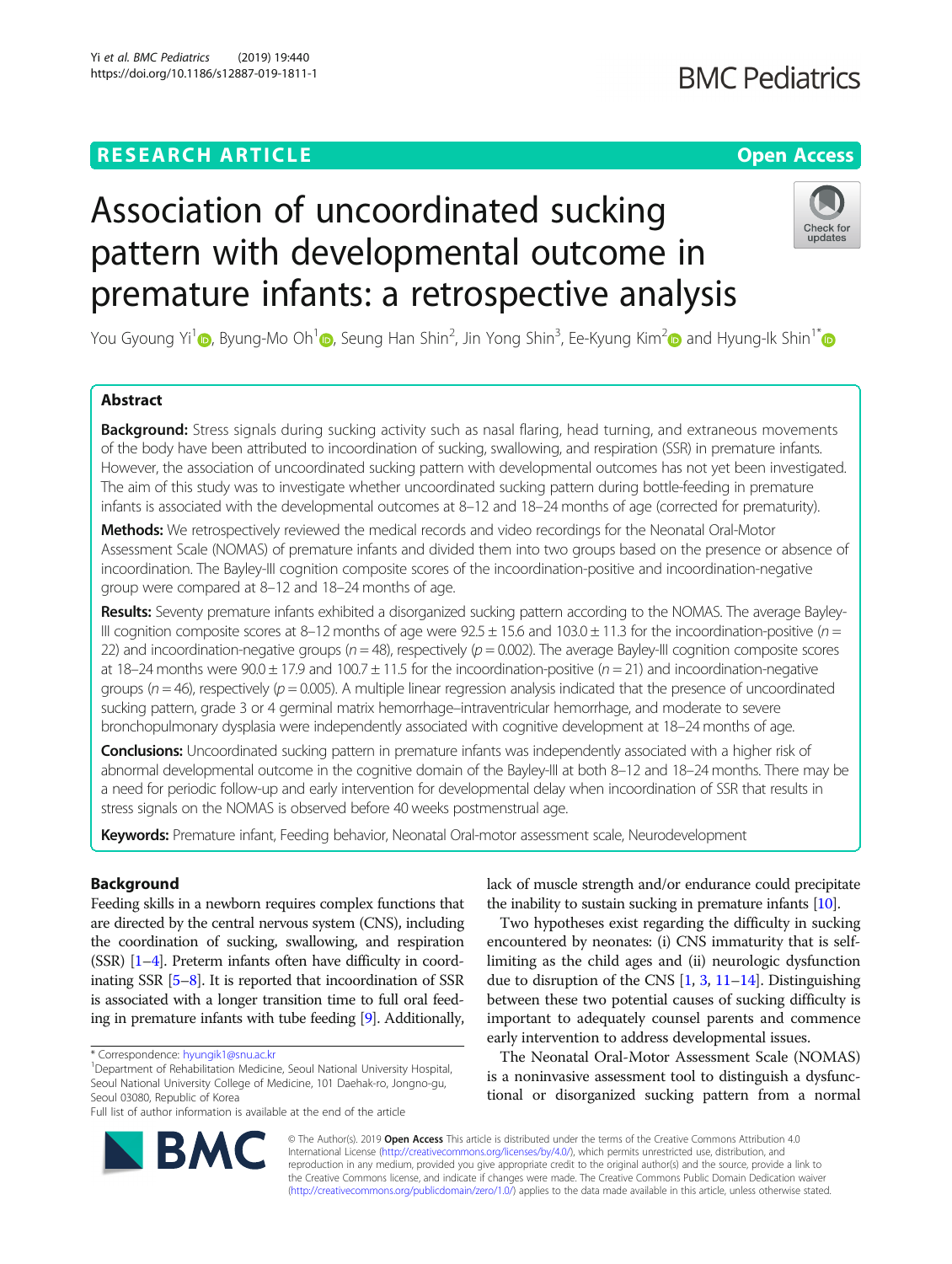sucking in clinical practice [[15,](#page-5-0) [16](#page-5-0)]. A dysfunctional sucking pattern in NOMAS is defined as abnormal jaw and tongue movements that result in the interruption of feeding, such as a flaccid tongue, excessive excursion of the jaw, or no movement. It is rarely observed [[17](#page-6-0)] but is frequently accompanied by congenital anomalies, severe brain lesions, and neuromuscular disease [[14](#page-5-0), [18](#page-6-0)]. Palmer, the developer of the NOMAS system, suggested that a dysfunctional sucking pattern is strongly associated with neurological dysfunction, rather than CNS immaturity [[18](#page-6-0)]. However, despite the high prevalence of a disorganized sucking pattern on NOMAS among premature infants [[19](#page-6-0)], its association with developmental outcome is still unclear.

Previous studies have suggested that some items belonging to the disorganized sucking patterns could be more relevant to neurologic dysfunction [[19,](#page-6-0) [20\]](#page-6-0). Recently, the Dutch NOMAS working group categorized disorganized sucking pattern in the original NOMAS into three clusters according to the presence of an arrhythmical sucking pattern, inability to sustain sucking, and incoordination of SSR, which results in stress signals [[21](#page-6-0)]. However, each cluster does not consider the severity of sucking difficulty.

Palmer et al. [\[15\]](#page-5-0) considered "incoordination of SSR that results in stress signals" in NOMAS to be reflected by nasal flaring, head turning, and extraneous movements of the body or limbs during sucking activity. The Dutch NOMAS working group added several symptoms, such as choking, coughing, gagging, yelping, and grunting, to the findings of stress signals. However, whether these symptoms are more relevant than other symptoms of sucking difficulty to developmental outcome is not yet known.

The aim of this study was to investigate whether uncoordinated sucking pattern during bottle feeding in premature infants is associated with the developmental outcomes at 8–12 and 18–24 months of age (corrected for prematurity).

# Materials and methods Subjects

We performed a retrospective review of the medical records of premature infants born between January 2014 and December 2016 at Seoul National University Hospital (SNUH) and referred for consultation to the Division of Pediatric Rehabilitation for sucking difficulty. The results of the NOMAS evaluation were incorporated into the electronic medical records, which were analyzed retrospectively by the authors. We included those infants who were born very premature (< 32 weeks) or very low birth weight (BW) (< 1500 g), assessed as having a disorganized sucking pattern in the NOMAS before 40 weeks postmenstrual age (PMA), and evaluated using the cognitive domain of the Bayley Scale of Infant Development, third edition (Bayley-III)  $[22]$  $[22]$  $[22]$ , at 8–12 months of age (corrected for prematurity). Premature infants with the absence of Bayley-III at 8–12 months of age or the evaluated NOMAS after 40 weeks PMA were excluded. All procedures performed in studies involving human participants were in accordance with the ethical standards of the institutional and/or national research committee and with the 1964 Helsinki Declaration and its later amendments or comparable ethical standards. Ethical approval was obtained from the SNUH Institutional Review Board (no. 1711–128-901).

# NOMAS evaluation

All infants born earlier than 32 weeks gestational age (GA) or less than 1500 g with feeding difficulty had been referred to the Division of Pediatric Rehabilitation, and an occupational therapist evaluated their NOMAS score within 72 h from commencement of feeding in the hospital where this study was conducted. The evaluation was performed by analyzing the video recording of sucking activity [[4](#page-5-0)]. Video recording included a close-up lateral view of the mouth, jaw, and neck. Only bottle-feeding was analyzed. The video recording started before the lip reached the bottle nipple and was stopped after recording for more than 2 min since the initiation of the oral feeding. Bottlefeeding was performed by a neonatal intensive care unit (NICU) nurse during the video recordings. Sucking difficulties were categorized into normal, disorganized, and dysfunctional sucking pattern according to the classification of the original NOMAS version [[15](#page-5-0)].

## Conversion to NOMAS cluster system

For this study, the disorganized sucking pattern was divided into three clusters (cluster 2, 3, or 4) according to the cluster system presented by the Dutch group, as shown in Table [1](#page-2-0) [[21\]](#page-6-0). The existing NOMAS video recordings were re-evaluated and reclassified according to the cluster system by a rehabilitation doctor (one of the coauthors of this paper) who has been certified by Marjorie Meyer Palmer, the original developer of the NOMAS. The occupational therapist, who had more than 5 years of experience in rehabilitative interventions for swallowing function in infants at the NICU, also blindly evaluated the NOMAS cluster using the same video recordings. The first evaluator (rehabilitation physician) was blinded to clinical factors, but not to diagnosis, GA, and PMA. The second evaluator (occupational therapist) was blinded to all clinical factors.

# Medical records acquisition

Premature infants included in this study were evaluated using the Bayley Scales of Infant Development, third edition (Bayley-III), cognition composite score at 8–12 and 18–24 months of age (corrected for prematurity). In addition to 18–24 months of corrected age, 8 to 12 months corrected age was chosen because it is known to be a good time to identify the suspicion or presence of cerebral palsy or other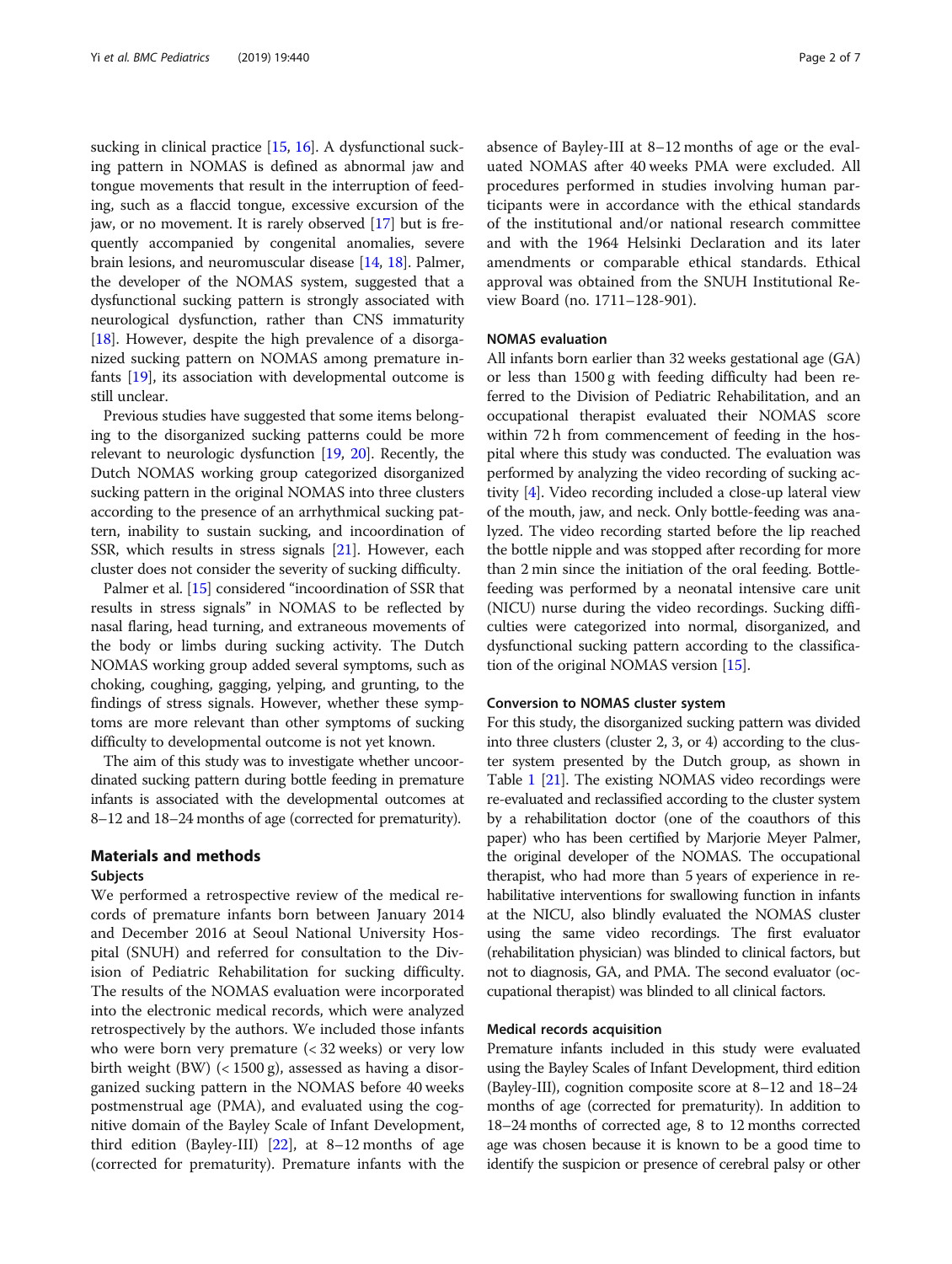<span id="page-2-0"></span>Table 1 Scoring instructions and interpretation for each Neonatal Oral-Motor Assessment Scale cluster (reproduced with permission from Yi et al. [\[9\]](#page-5-0))

| Cluster | Interpretation                   | Scoring Instruction                                                                                                                                                                                                                                 |
|---------|----------------------------------|-----------------------------------------------------------------------------------------------------------------------------------------------------------------------------------------------------------------------------------------------------|
| 1       | Normal sucking<br>pattern        |                                                                                                                                                                                                                                                     |
| 2       | Disorganized<br>sucking pattern  | Only an arrhythmical sucking pattern,<br>without the observation of "unable to<br>sustain" or "incoordination of suck/swallow<br>and respiration" sucking patterns                                                                                  |
| 3       | Disorganized<br>sucking pattern  | An arrhythmical and "unable to sustain"<br>suckle pattern.                                                                                                                                                                                          |
|         |                                  | The "unable to sustain" suckle pattern<br>includes the following:                                                                                                                                                                                   |
|         |                                  | 1. The infant ceases sucking completely<br>during the first 2 min of nutritive<br>sucking, or                                                                                                                                                       |
|         |                                  | 2. The pauses are longer than the<br>burst, or                                                                                                                                                                                                      |
|         |                                  | 3. The bursts are shorter than three<br>sucking phases                                                                                                                                                                                              |
| 4       | Disorganized<br>sucking pattern  | An arrhythmical and "incoordination of<br>suck/swallow and respiration" sucking<br>pattern that causes stress signals; the<br>"unable to sustain" suckle pattern may<br>or may not be present.                                                      |
|         |                                  | "Incoordination of suck/swallow and<br>respiration" includes all the following<br>stress signals: nasal flaring, head turning,<br>head bobbing, extraneous movements<br>of the body or limbs, gagging, choking,<br>coughing, yelping, and grunting. |
| 5       | Dysfunctional<br>sucking pattern | The interruption of sucking activity owing<br>to abnormal movements of the tongue<br>and jaw which includes the following:                                                                                                                          |
|         |                                  | 1. Excessively wide excursions of the<br>jaw, or                                                                                                                                                                                                    |
|         |                                  | 2. Minimal excursions: clenching, or                                                                                                                                                                                                                |
|         |                                  | 3. Flaccid tongue with absent tongue<br>groove, or                                                                                                                                                                                                  |
|         |                                  | 4. Retracted tongue with posterior<br>humping                                                                                                                                                                                                       |

neurologic abnormality [\[23](#page-6-0)]. It is also known to be an appropriate time for the first developmental assessment to be performed, usually the Bayley Scales of Infant Development, because the children show little stranger anxiety at this age and most are cooperative [\[23](#page-6-0)].

Through a retrospective electrical medical record review, GA, sex, brain sonographic finding (such as germinal matrix hemorrhage–intraventricular hemorrhage [GMH-IVH], PMA at initiation of oral feeding (defined as oral consumption of at least 5 mL of milk), PMA at the time of NOMAS evaluation, small for gestational age (SGA) or appropriate for gestational age (AGA), severity of bronchopulmonary dysplasia (BPD), birth weight (BW), development of sepsis, and 5 min Apgar score were obtained.

### Statistical analysis

Cohen's kappa was obtained for the interrater reliability of the two evaluators. The cognitive domain of Bayley-III was compared between the incoordination-positive (cluster 4) and incoordination-negative groups (clusters 2 and 3) at 8–12 and 18–24 months of age using the independent t-test. Pearson's correlation coefficient r was calculated between continuous variables (GA and BW) and cognition composite score at 18–24 months. Multiple linear regression was performed with the Bayley-III cognition composite score at 18–24 months as the dependent variable. Analyses were performed using IBM SPSS version 20 software (IBM Corp., Armonk, NY, USA). A probability value < 0.05 was considered significant in all analyses.

# Results

# Subjects

A total of 71 premature infants had both a Bayley-III cognitive domain and NOMAS score. One premature infant belonging to cluster 5, who had a grade 3 GMH-IVH and was a cardiopulmonary resuscitation survivor, showed delayed cognitive development at 8–12 months of age and was excluded from the analysis since the infant did not belong to the disorganized sucking pattern in the NOMAS cluster system. Clinical characteristics of the premature infants included in the analysis  $(n = 70)$ are shown in Table [2](#page-3-0). Among the premature infants with a disorganized sucking pattern in NOMAS, there were four premature infants in cluster 2, 44 premature infants in cluster 3, and 22 premature infants in cluster 4.

### Interrater reliability for the NOMAS cluster system

The two evaluators agreed on the cluster levels for 65 of 70 recordings (Cohen's kappa = 0.853). Disagreement occurred between clusters 2 and 3 (1 infants) and between clusters 3 and 4 (4 infants). The reliability of the two evaluators on the presence of incoordination items (cluster 4 vs. clusters 2 or 3) was higher with a Cohen's kappa value of 0.864, with four disagreements being documented.

# Bayley-III cognition composite score at 8–12 and 18–24 months according to the incoordination findings in NOMAS

The average Bayley-III cognition composite scores at 8–12 months were  $92.5 \pm 15.6$  and  $103.0 \pm 11.3$  for the incoordination-positive  $(n = 22)$  and incoordinationnegative groups  $(n = 48)$ , respectively  $(p = 0.002;$  Fig. [1](#page-3-0)a). The average Bayley-III cognition composite scores at 18– 24 months were  $90.0 \pm 17.9$  and  $100.7 \pm 11.5$  for the incoordination-positive  $(n = 21)$  and incoordinationnegative groups ( $n = 46$ ), respectively ( $p = 0.005$ ; Fig. [1b](#page-3-0)).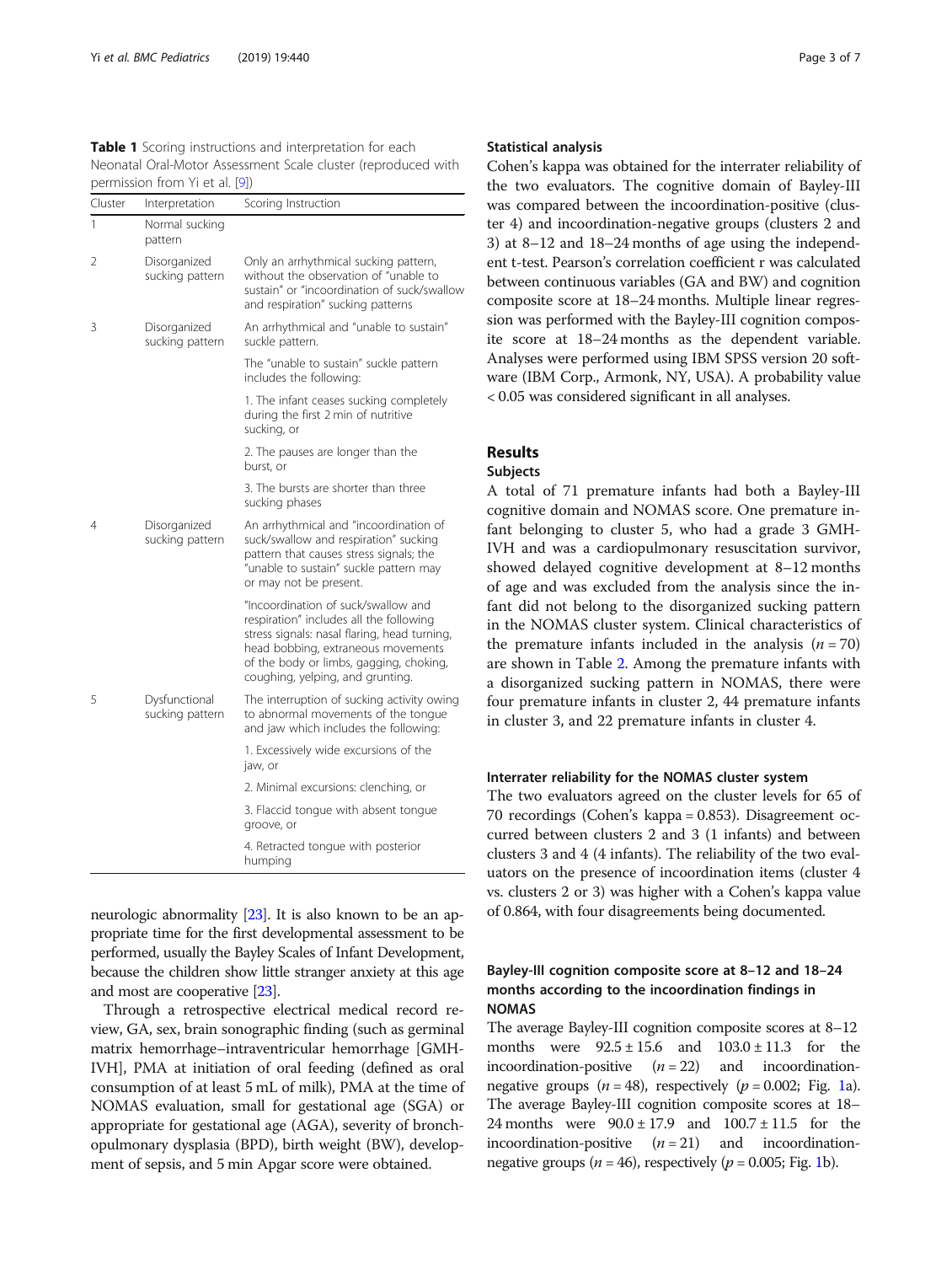| Variable                        | Total $(n = 70)$   | Incoordination-positive group ( $n = 22$ ) | Incoordination-negative group ( $n = 48$ ) | p Value |  |
|---------------------------------|--------------------|--------------------------------------------|--------------------------------------------|---------|--|
| Sex                             |                    |                                            |                                            |         |  |
| Male                            | 33 (47.14)         | 13 (59.09)                                 | 20 (41.67)                                 |         |  |
| Female                          | 37 (52.86)         | 9(40.91)                                   | 28 (58.33)                                 | 0.175   |  |
| GA at birth (weeks)             | $29.0 \pm 2.3$     | $27.6 \pm 2.1$                             | $29.6 \pm 2.1$                             | 0.001   |  |
| Birth weight (g)                | $1124.7 \pm 344.5$ | $952.3 \pm 346.1$                          | $1203 \pm 316.9$                           | 0.006   |  |
| PMA at NOMAS evaluation (weeks) | $34.8 \pm 1.5$     | $34.9 \pm 1.7$                             | $34.8 \pm 1.5$                             | 0.757   |  |
| Apgar score (5 min)             | $6.6 \pm 1.9$      | $5.9 \pm 1.8$                              | $6.9 \pm 1.9$                              | 0.032   |  |
| SGA                             | 8(11.4)            | 4(18.2)                                    | 4(8.3)                                     | 0.229   |  |
| Moderate to severe BPD          | 23 (32.9)          | 12(54.5)                                   | 11(22.9)                                   | 0.009   |  |
| GMH-IVH grades 3-4              | 4(5.7)             | 1(4.5)                                     | 3(6.3)                                     | 0.775   |  |
| Sepsis                          | 8(11.4)            | 7(31.8)                                    | 1(2.1)                                     | < 0.001 |  |
|                                 |                    |                                            |                                            |         |  |

<span id="page-3-0"></span>**Table 2** Characteristics of premature infants ( $n = 70$ ) included in the final analysis

Values are presented as n (%) or mean ± standard deviation

GA gestational age, PMA postmenstrual age, NOMAS Neonatal Oral-Motor Assessment Scale, SGA small for gestational age, BPD bronchopulmonary dysplasia, GMH-IVH germinal matrix hemorrhage–intraventricular hemorrhage

# Baseline characteristics related to cognitive development at 18–24 months

Independent t-test was performed to investigate the baseline characteristics related to the Bayley-III cognition composite score at 18–24 months (Table [3\)](#page-4-0). The Bayley-III cognition composite scores at 18–24 months were different according to the presence of SGA, moderate to severe BPD, uncoordinated sucking pattern (incoordination-positive group vs. incoordination-negative group; cluster 4 vs. clusters 2 or 3), and grades 3 or 4 GMH-IVH. GA ( $R = 0.312$ ,  $p = 0.010$ ) and 5-min Apgar score  $(R = 0.333, p = 0.006, for Spearman's correlation$ test) were found to be significantly correlated with Bayley-III cognition composite score at 18–24 months. All clinical variables were included in the multiple linear regression analysis model with stepwise selection to

control multicollinearity between independent variables. In the multiple linear regression analysis, the  $\mathbb{R}^2$  value of the final model was 0.331, and the variables included in this model were the presence of uncoordinated sucking pattern, grades 3 or 4 GMH-IVH, and moderate to severe BPD (Table [4](#page-4-0)).

# **Discussion**

Premature infants frequently experience difficulty in sucking, thereby delaying the transition from tube to full oral feeding [\[24](#page-6-0)–[26\]](#page-6-0). According to the NOMAS cluster system, sucking difficulty can be classified as arrhythmical sucking pattern, inability to sustain sucking pattern, incoordination of SSR sucking pattern, and dysfunctional sucking pattern (Table [1\)](#page-2-0). Although the dysfunctional sucking pattern is known to be associated with poor



group is represented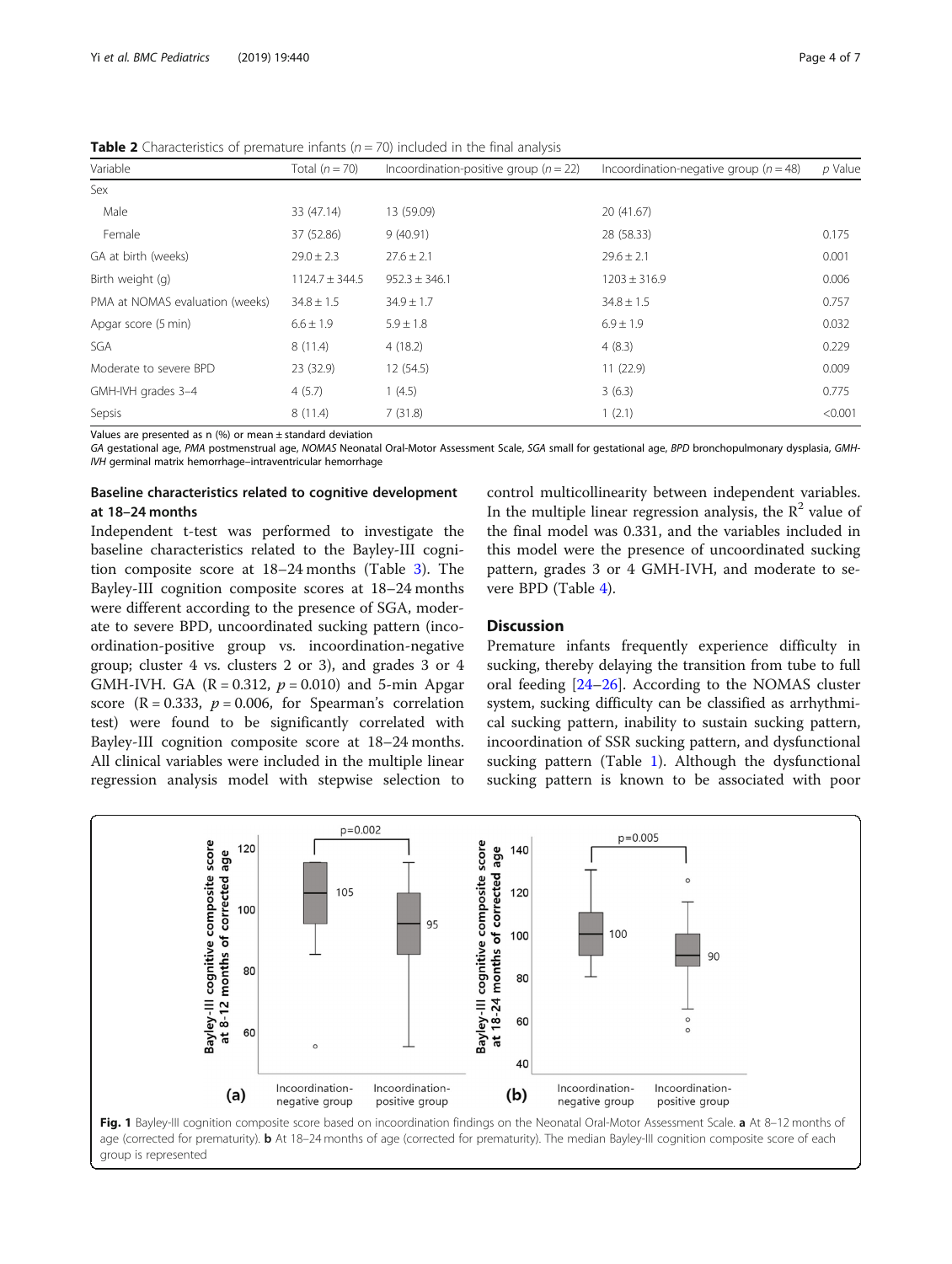<span id="page-4-0"></span>

| <b>Table 3</b> Bayley-III cognition composite score at 18–24 months |                     |                 |
|---------------------------------------------------------------------|---------------------|-----------------|
| of corrected age according to baseline characteristics of the       |                     |                 |
| premature infants ( $n = 67$ )                                      |                     |                 |
|                                                                     | $M_{\odot}$ on $CD$ | $n \frac{1}{2}$ |

|                                  |           | n              | Mean  | SD   | p Value |
|----------------------------------|-----------|----------------|-------|------|---------|
| Respiratory distress syndrome    | Yes       | 49             | 95.2  | 15.3 | 0.049   |
|                                  | <b>No</b> | 18             | 103.1 | 10.7 |         |
| Small for gestational age        | Yes       | 8              | 85.0  | 13.9 | 0.010   |
|                                  | No.       | 59             | 99.0  | 13.9 |         |
| Moderate to severe BPD           | Yes       | 23             | 89.1  | 16.5 | 0.001   |
|                                  | <b>No</b> | 44             | 101.6 | 11.5 |         |
| Necrotizing enterocolitis        | Yes       | $\overline{4}$ | 88.8  | 4.8  | 0.240   |
|                                  | No.       | 62             | 97.6  | 14.8 |         |
| Sepsis                           | Yes       | 8              | 90.0  | 17.3 | 0.131   |
|                                  | <b>No</b> | 59             | 98.3  | 14.0 |         |
| Pulmonary hypertension           | Yes       | 6              | 95.8  | 21.8 | 0.796   |
|                                  | No.       | 61             | 97.5  | 13.9 |         |
| Incoordination findings in NOMAS | Yes       | 21             | 90.0  | 17.9 | 0.005   |
|                                  | <b>No</b> | 46             | 100.7 | 11.5 |         |
| Grades 3 or 4 GMH-IVH            | Yes       | 3              | 71.7  | 14.4 | 0.001   |
|                                  | No        | 64             | 98.5  | 13.5 |         |

SD standard deviation, BPD bronchopulmonary dysplasia, NOMAS Neonatal Oral-Motor Assessment Scale, GMH-IVH germinal matrix hemorrhage–intraventricular hemorrhage

developmental outcome, the relationship with developmental outcome is not well known in other patterns. The results of this study suggest that incoordination of SSR sucking pattern could be more associated with the development in the cognitive domain both at 8–12 and 18–24 months than arrhythmical sucking or inability to sustain pattern.

Most of the preterm infants with an immature sucking pattern can successfully bottle-feed as the SSR matures, and the sucking pattern of term infants is characterized by the rhythmic alternation of suction and expression/ compression  $[11]$  $[11]$  $[11]$ . In the arrhythmical or inability to sustain pattern group, it could be assumed that SSR coordination has already been formed in preterm period, but sucking difficulty has occurred due to lack of oromotor strength and endurance [\[11](#page-5-0)], and this group showed a

Table 4 Multiple linear regression analysis: Bayley-III cognition composite score at 18–24 months of corrected age

| Variable                                                | R | 95% CI<br>for B                 | Beta | t                      | p Value |
|---------------------------------------------------------|---|---------------------------------|------|------------------------|---------|
| Incoordination-positive<br>group on NOMAS               |   | $-7.737 -14.521$<br>to $-0.952$ |      | $-0.249 - 2.528$       | 0.026   |
| Grade 3 or 4 GMH-IVH $-23.818 - 38.371 - 0.341 - 3.271$ |   | to $-9.265$                     |      |                        | 0.002   |
| Moderate to severe $BPD -8.477 -15.178$                 |   | $to -1.775$                     |      | $-0.279 - 2.528$ 0.014 |         |

CI confidence interval, NOMAS Neonatal Oral-Motor Assessment Scale, GMH-IVH germinal matrix hemorrhage–intraventricular hemorrhage, BPD bronchopulmonary dysplasia

faster development than the group with less developed SSR coordination.

Previous studies have attempted to predict developmental delay through neonatal oromotor function. In a study of 27 premature infants without brain lesions, the risk of developmental delay increased when the premature infants exhibited a disorganized sucking pattern at 37 weeks PMA [\[20](#page-6-0)]. However, this study only examined the presence of disorganized sucking pattern and did not distinguish between specific patterns among disorganized sucking pattern.

The results of this study are compatible with those of the study by Nieuwenhuis et al. [\[19\]](#page-6-0), who classified the disorganized sucking patterns in the NOMAS into two categories: disorganized due to arrhythmic sucking and disorganized due to lack of coordination of SSR. They concluded that uncoordinated sucking patterns, but not arrhythmic sucking patterns, were associated with abnormal fidgety movement at 14 weeks post-term [\[19\]](#page-6-0). However, in the previous study, they did not discern dysfunctional sucking pattern from incoordination sucking pattern in the NOMAS. Additionally, the study did not distinguish the inability to sustain sucking pattern separately.

Regarding brain ultrasound finding, GMH-IVH grades 3 and 4 are widely considered predictors of developmental delay, whereas the implications of GMH-IVH grades 1 and 2 remains controversial [\[27,](#page-6-0) [28](#page-6-0)]. In concert with previous studies, GMH-IVH grades 3 and 4 were identified as predictors of the cognition composite score in a multiple linear analysis in the present study. In the present study, BPD was also analyzed as a statistically significant predictor of developmental delay. Mizuno and colleagues reported that infants with BPD demonstrated not only poorer feeding coordination, but also poorer feeding endurance and performance [\[29](#page-6-0)], which might have affected development [[30](#page-6-0)].

In the NOMAS, stress signals, including nasal flaring, head turning, and extraneous movement, are regarded as the symptoms of incoordination of SSR (Table [1\)](#page-2-0), as described by Palmer et al. [\[16,](#page-5-0) [18](#page-6-0)]. However, the relationship between incoordination of SSR and stress signals was suggested through clinical observation and not by direct measurement of SSR. To demonstrate the incoordination of SSR, recordings of intraoral pressure (rhythmic alternation of suction and expression/compression) [[11](#page-5-0), [24](#page-6-0)], pharyngeal pressure [\[24](#page-6-0), [25\]](#page-6-0), nasal thermistor flow [[26](#page-6-0), [30](#page-6-0)], and thoracoabdominal plethysmography [\[24](#page-6-0)] have been used, but these methods are not widely used, particularly in the clinical settings, due to their complexity and invasiveness. However, in terms of research, the relationship between SSR incoordination and clinically observed stress symptoms could be investigated by directly measuring SSR. There might be certain stress signals that are more relevant to SSR incoordination than other signals.

There are a few limitations to this study. First, we did not include more objective signs that could be assessed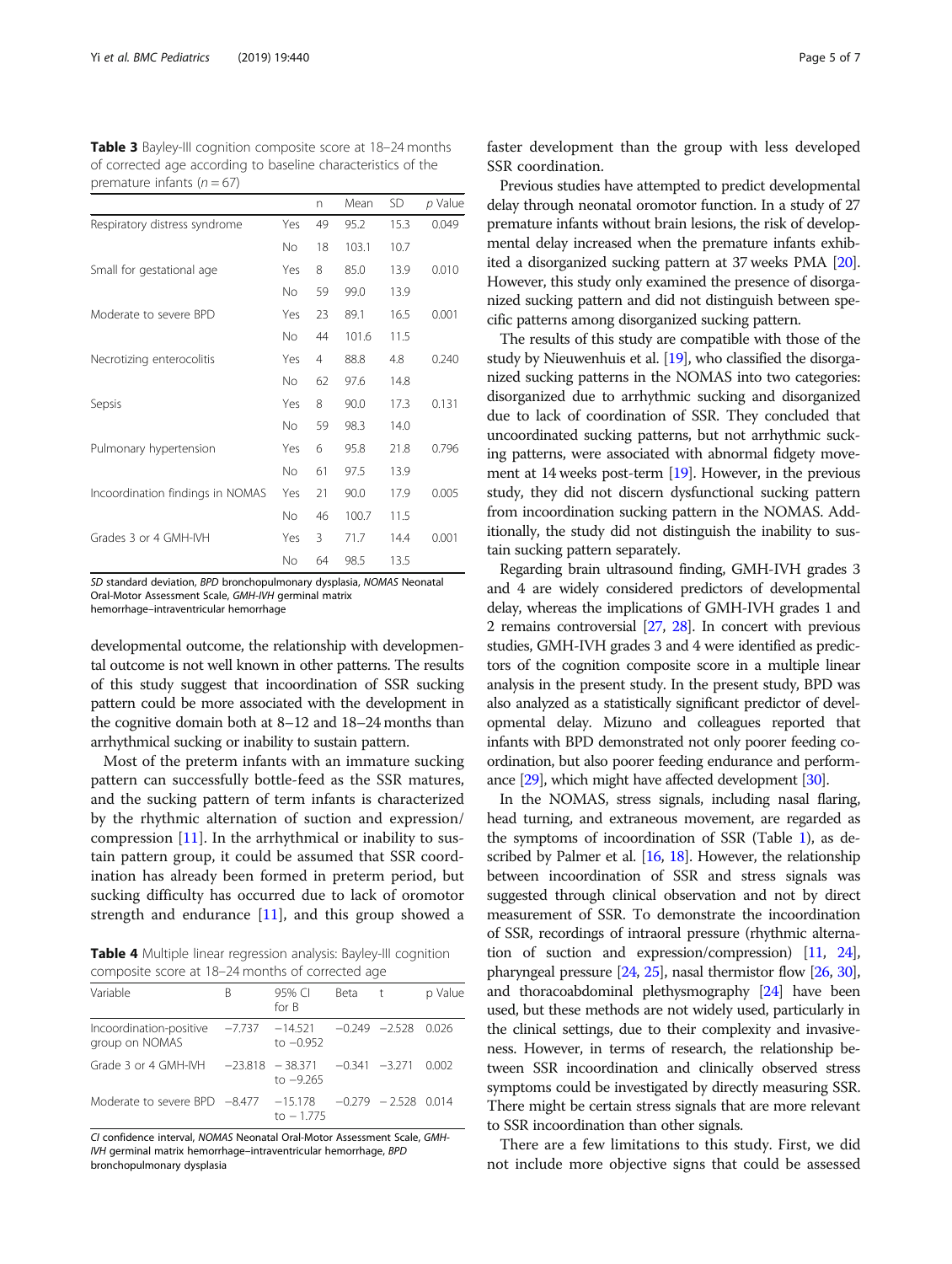<span id="page-5-0"></span>in premature infants with sucking difficulty, including episodes of desaturation, apnea, and bradycardia. Those measurable signs might complement NOMAS, which is composed of observational findings. Second, because this study was conducted retrospectively, we only evaluated the sucking pattern before 40 weeks PMA since most premature infants are discharged from the NICU before term age. In our study, clusters 2 and 3 (i.e., arrhythmia and inability to sustain sucking without stress signals) were less relevant to neurodevelopmental outcomes. However, if those symptoms persist during the postterm period, the clinical relevance could be changed. For example, Wolthuis-Stigter et al. [10] reported that the inability to sustain sucking at 46 weeks significantly increased the odds of abnormal neurodevelopmental outcomes at 2 years of age. Therefore, for future studies, a prospective study design would be necessary for improving our understanding of the clinical significance of sucking difficulties that are observed in premature infants.

# Conclusion

Uncoordinated sucking pattern that results in stress signals (e.g., head bobbing, extraneous movements of the body or limbs during sucking, choking, gagging, coughing, yelping, and grunting) in premature infants was independently associated with a higher risk of abnormal developmental outcome in the cognitive domain both at 8–12 and 18–24 months. There might be a need for periodic follow-up and early intervention for developmental delay when incoordination of SSR that results in stress signals in NOMAS is observed before 40 weeks PMA.

#### Abbreviations

BPD: bronchopulmonary dysplasia; BW: birth weight; CA: corrected age; GA: gestational age; GMH-IVH: germinal matrix hemorrhage–intraventricular hemorrhage; NICU: neonatal intensive care unit; NOMAS: Neonatal Oral-Motor Assessment Scale; PMA: post-menopausal age; SGA: small for gestational age; SNUH: Seoul National University Hospital; SSR: sucking, swallowing, and respiration

#### Acknowledgements

We thank the statistical support by Mi Sook Kim in the Department of Clinical Epidemiology and Biostatistics (Medical Research Council Center) at Seoul National University Hospital. We also thank the parents of the premature infants.

#### Authors' contributions

YY and H-IS led substantial contributions to conception of study design; acquisition of data, statistical analysis, and interpretation of data; drafting the article or revising it critically for important intellectual content wrote; and reviewing the first and all subsequent versions of the manuscript. B-MO, SS, JS, and E-KK contributed in acquisition of data; study concept and design; and analysis. All authors critically reviewed the manuscript and approved the final version for publication.

# Funding

None.

#### Availability of data and materials

The datasets during and/or being analyzed during the current study are available from the corresponding author on reasonable request.

#### Ethics approval and consent to participate

All procedures performed in studies involving human participants were in accordance with the ethical standards of the institutional and/or national research committee and with the 1964 Helsinki declaration and its later amendments or comparable ethical standards. Ethical approval was obtained from the Seoul National University Hospital Institutional Review Board (IRB no. 1711–128-901). Patient consent was not required as we used routinely collected data.

#### Consent for publication

Not applicable.

#### Competing interests

All authors declare that they have no competing interests.

#### Author details

<sup>1</sup>Department of Rehabilitation Medicine, Seoul National University Hospital Seoul National University College of Medicine, 101 Daehak-ro, Jongno-gu, Seoul 03080, Republic of Korea. <sup>2</sup> Division of Neonatology, Department of Pediatrics, Seoul National University Children's Hospital, 101 Daehak-ro, Jongno-gu, Seoul 03080, Korea. <sup>3</sup> Division of Occupational Therapy, Department of Rehabilitation Medicine, Seoul National University Boramae Medical Center, Seoul, South Korea.

#### Received: 17 September 2019 Accepted: 29 October 2019 Published online: 14 November 2019

#### References

- 1. Dodrill P, McMahon S, Ward E, Weir K, Donovan T, Riddle B. Long-term oral sensitivity and feeding skills of low-risk preterm infants. Early Hum Dev. 2004;76:23–37.
- 2. Fucile S, Gisel E, Lau C. Oral stimulation accelerates the transition from tube to oral feeding in preterm infants. J Pediatr. 2002;141:230–6.
- 3. Lau C. Development of infant oral feeding skills: what do we know? Am J Clin Nutr. 2016;103:616S–21S.
- 4. da Costa SP, van den Engel-Hoek L, Bos AF. Sucking and swallowing in infants and diagnostic tools. J Perinatol. 2008;28:247–57.
- 5. Kirk AT, Alder SC, King JD. Cue-based oral feeding clinical pathway results in earlier attainment of full oral feeding in premature infants. J Perinatol. 2007; 27:572–8.
- 6. Bazyk S. Factors associated with the transition to oral feeding in infants fed by nasogastric tubes. Am J Occup Ther. 1990;44:1070–8.
- 7. Capilouto GJ, Cunningham TJ, Mullineaux DR, Tamilia E, Papadelis C, Giannone PJ. Quantifying neonatal sucking performance: promise of new methods. Semin Speech Lang. 2017;38:147–58.
- 8. Bingham PM. Deprivation and dysphagia in premature infants. J Child Neurol. 2009;24:743–9.
- 9. Yi YG, Oh B-M, Shin SH, Shin JY, Kim E-K, Shin H-I. Stress signals during sucking activity are associated with longer transition time to full oral feeding in premature infants. Front Pediatr. 2018;6:54.
- 10. Wolthuis-Stigter MI, Luinge MR, Da Costa SP, Krijnen WP, Van Der Schans CP, Bos AF. The association between sucking behavior in preterm infants and neurodevelopmental outcomes at 2 years of age. J Pediatr. 2015;166:26–30.
- 11. Lau C, Alagugurusamy R, Schanler RJ, Smith EO, Shulman RJ. Characterization of the developmental stages of sucking in preterm infants during bottle feeding. Acta Paediatr. 2000;89:846–52.
- 12. Pickler RH. A model of feeding readiness for preterm infants. Neonatal Intensive Care. 2004;17:31–6.
- 13. Sistemática R, Côrtes MG, Cândida M, Bouzada F. Preterm newborn readiness for oral feeding: systematic review and meta-analysis. Codas. 2015;1:101–7.
- 14. Hawdon JM, Beauregard N, Slattery J, Kennedy G. Identification of neonates at risk of developing feeding problems in infancy. Dev Med Child Neurol. 2000;42:235–9.
- 15. Palmer MM. Identification and management of the transitional suck pattern in premature infants. J Perinat Neonatal Nurs. 1993;7:66–75.
- 16. Palmer MM, Crawley K, Blanco IA. Neonatal Oral-motor assessment scale: a reliability study. J Perinatol. 1993;13:28–35.